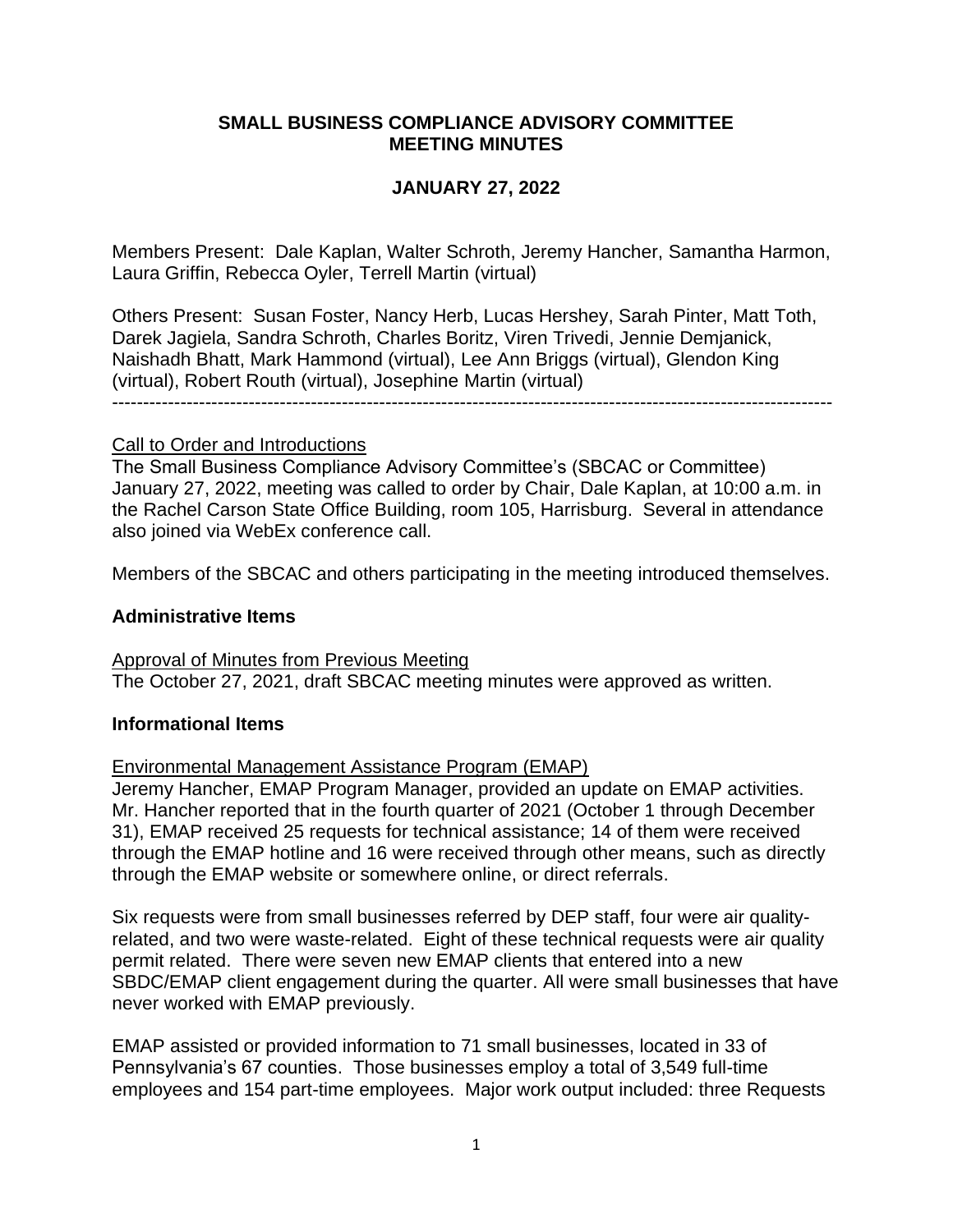for Determination (RFD); four Plan Approval applications; 13 State-Only Operating Permit applications; three General Permit applications; and ten Allegheny County Health Department (ACHD) installation/operating permit applications.

Mr. Hancher said that there was an uptick in questions regarding hazardous & residual waste, which is likely because of the 2021 Biennial Hazardous Waste Report due March 1, 2022.

Mr. Hancher mentioned EMAP's partners at the recycling market center released a website called the "Circular Merchant," a free online materials exchange in Pennsylvania. It works as an online marketplace for businesses and individuals to reuse and recycle materials, helping them to cut costs and reduce waste. Mr. Hancher said that he would provide the Committee with a website link to the Circular Merchant [\(www.circularmerchant.com\)](http://www.circularmerchant.com/).

Mr. Kaplan followed up on a point Mr. Hancher made regarding a new requirement for some small businesses to acquire an EPA Identification Number on DEP's GreenPort web portal, for reporting hazardous waste information. Mr. Hancher had explained that some small businesses are having difficulties navigating the login process and webpage. Mr. Kaplan asked if Mr. Hancher could write some brief instructions to include in the upcoming Pennsylvania Drycleaner Association (PDCA) newsletter, explaining how small businesses can navigate GreenPort. Mr. Hancher said he would put this information together and forward it to Mr. Kaplan.

## Small Business Ombudsman (SBO) Report

Ms. Harmon provided an update on the status of the 2020-2021 Small Business Advantage Grant (SBAG) program. In total SBAG awarded \$979,475 of the \$1,000,000 in available. When available, the final report will be posted.

The current year's (2021-2022) SBAG program has received 137 applications. There has been approximately \$522,000 in grant funding approved or pending approval, leaving approximately \$478,000 left to be awarded. Interested businesses should submit their applications as soon as possible, as the current funding round will close after April 2022.

Ms. Harmon mentioned that 19 projects have been approved for reimbursement so far, for more than \$85,000. As usual, lighting projects have accounted for the majority of funds awarded, with 90 of the 125 applications being lighting projects. Medical equipment, such as digital x-ray machines, HVAC and APU projects were also common project types.

Ms. Harmon also mentioned some of the more interesting/uncommon projects. SBAG received its first ever application for an agricultural solar pumping project, which is a solar powered watering station for livestock pastures. This helps reduce waste going into streams from livestock and eliminates use of fossil fuel powered watering stations.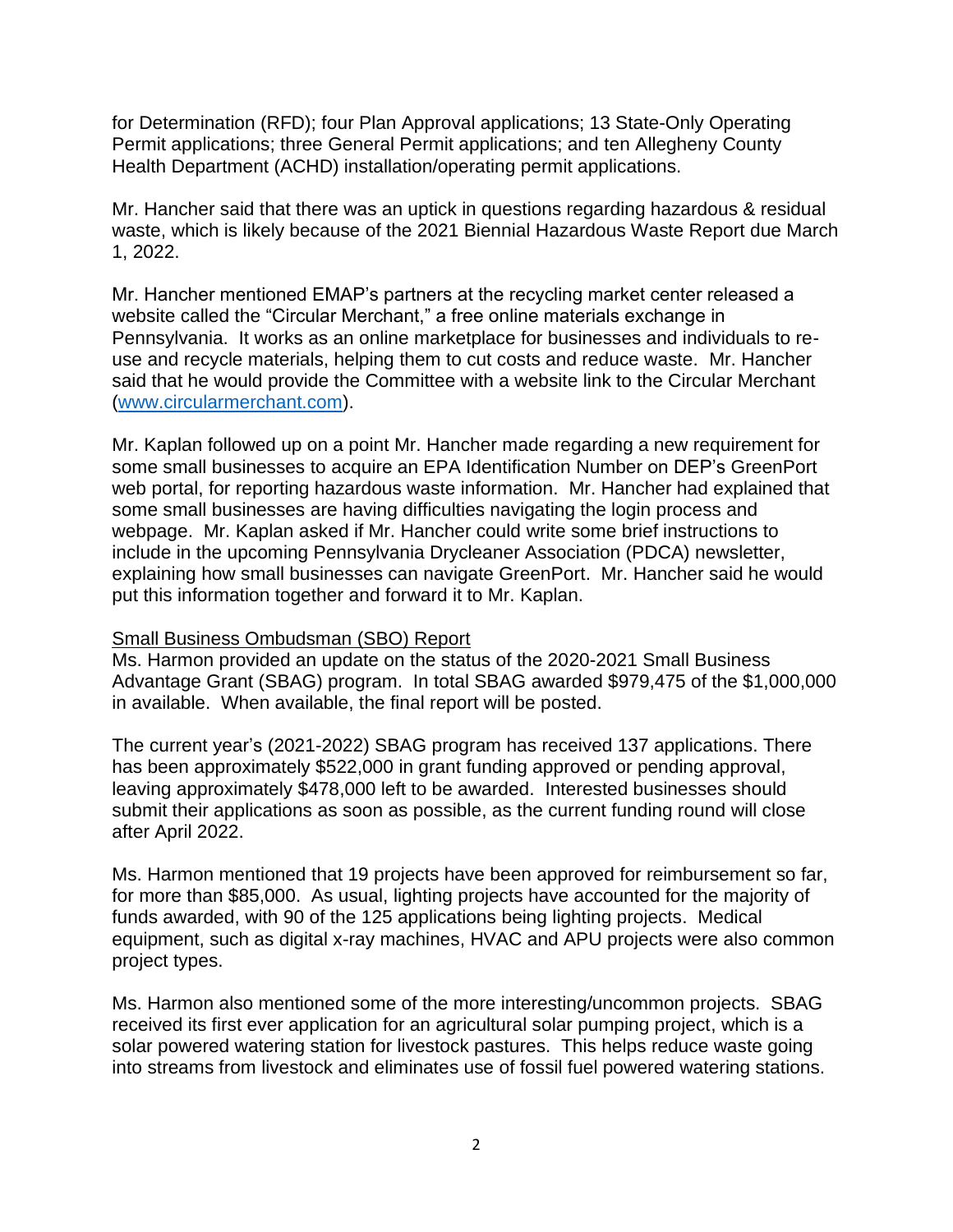Another project involves a new water jet machine for cutting shapes out of a material. The water jet on the new machine will make more efficient use of water.

For next year, the SBO's Office is considering increasing SBAG funding for projects in Environmental Justice areas and for projects that provide greater environmental benefits. Currently, the maximum project award is \$5,000 or 50% of project cost. Mr. Schroth asked if the funding amounts for these special cases would increase the maximum dollar amount awarded or reduce the project match requirement. Ms. Harmon responded that both changes are under consideration.

Mr. Hancher mentioned being contacted by a farmer having difficulty accessing the Department of Community and Economic Development (DCED) online grant portal. Ms. Harmon suggested directing people with questions to the recording of the December 2021 Grants 101 webinar, which provides a walkthrough of the grants process and how to complete an application. The webinar is available on DEP's Grants webpage, near the upper right side of the page [\(www.dep.pa.gov/Citizens/GrantsLoansRebates\)](http://www.dep.pa.gov/Citizens/GrantsLoansRebates).

Ms. Harmon mentioned that she is trying to increase awareness of the Pollution Prevention Assistance Account (PPAA) Loan Program. DEP partners with DCED to administer a low interest fixed rate loan program with \$1,425,000 in loan funds available to all businesses (not just small business), for projects that reduce or prevent pollution. This loan may be helpful for higher cost projects or projects not eligible under the SBAG program. Mr. Schroth asked what types of projects are covered under the loan. Ms. Harmon explained that there are a wide variety of eligible projects, and she would provide information to Mr. Hershey to forward to the Committee regarding the PPAA Loan Program.

Ms. Oyler asked if Ms. Harmon would consider adding industry specific resources to the SBO website as it might be helpful to have access to a one-stop-shop for this information. Ms. Foster mentioned that the National Small Business Environmental Assistance Programs (National SBEAP) website [\(www.nationalSBEAP.org\)](http://www.nationalsbeap.org/) does include industry specific resources for small businesses. Mr. Hancher said that EMAP also provides industry specific resources on their website [\(www.askEMAP.org\)](http://www.askemap.org/). He explained that the EMAP resources are more specific to Pennsylvania as compared to the resources the National SBEAP provides.

## Draft Final-Form Rulemaking: Control of VOC Emissions from Oil and Natural Gas **Sources**

Charles Boritz, Air Quality Engineer, and Viren Trivedi, Environmental Program Manager presented the draft final-form rulemaking for the "Control of VOC Emissions from Oil and Natural Gas Sources." The rulemaking implements the recommendations contained in the Control Techniques Guidelines issued by EPA for the oil and gas industry.

Ms. Oyler asked how the rulemaking distinguishes between conventional and unconventional oil and gas wells, as required by Act 52. Ms. Demjanick explained that